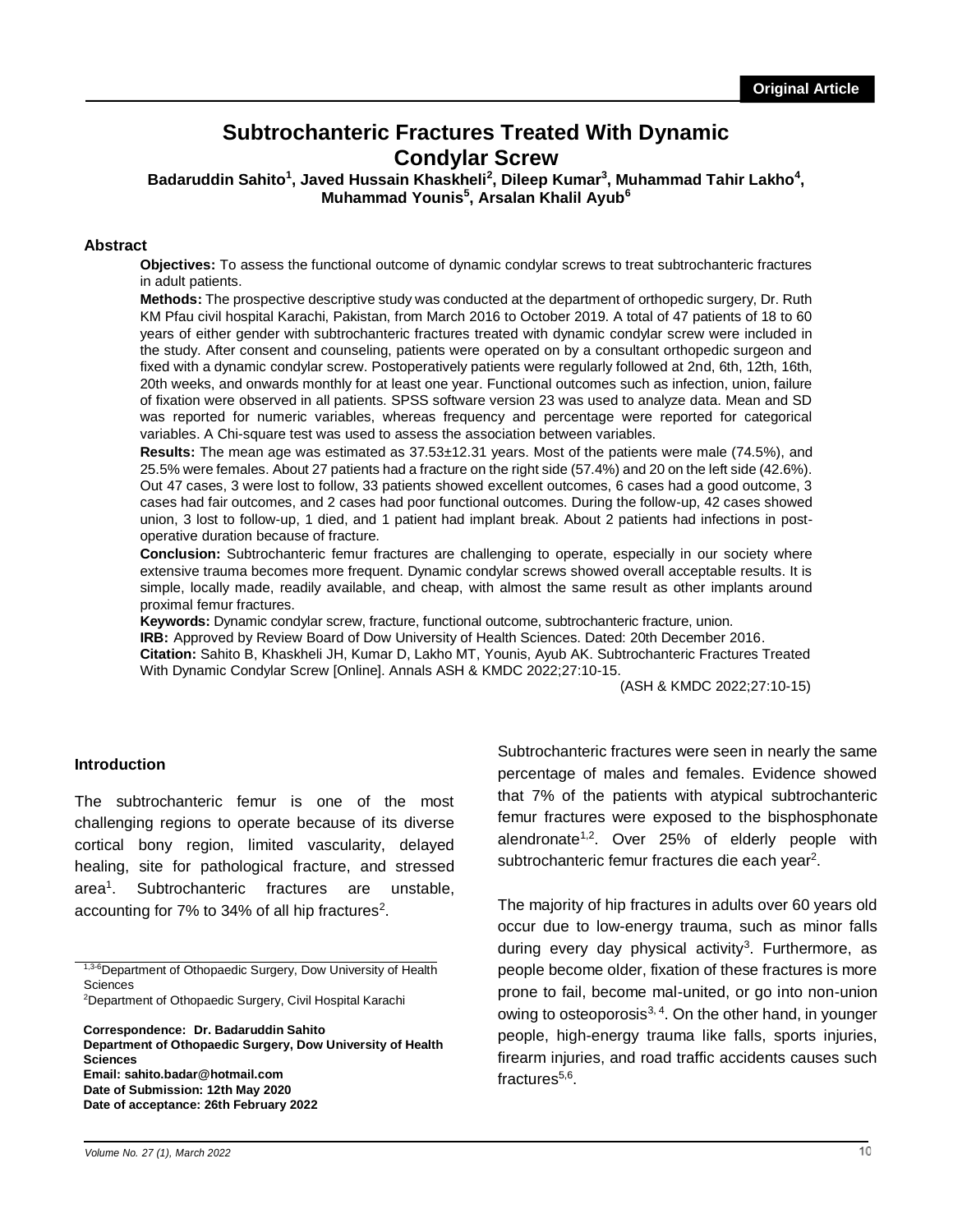Internal fixation failure has a poor prognosis and increases the duration of stay in the hospital and healthcare expenses<sup>5,6</sup>.

The treatment of subtrochanteric fractures presents a challenge to an orthopedic surgeon. The fracture is difficult to reduce using the non-operative treatment and operative treatment<sup>7</sup>. The non-operative treatment gives satisfactory outcomes in only 56% of the patients, whereas operative treatment provides satisfactory outcomes in up to 80% of the patients<sup>8</sup>. Before 1970, non-operative treatment was the treatment of choice for distal femoral fractures because of the availability of implants and new techniques. Problems associated with non-operative management include confinement of the patient to bed, malunion, knee stiffness, and non-union. On the contrary, conservative management facilitates care of the soft tissue allows relatively easy nursing care and early mobilization.

Two causes might induce slow union in the subtrochanteric femur region. To begin with, this region is primarily made up of cortical bone, which is comminuted and has limited vascularity. Second, the biomechanical stresses in this area increase the chances of implant failure before the union. Extramedullary devices (such as the 95 blade plate or the dynamic condylar screw) and intramedullary devices are used to treat subtrochanteric fractures (like reconstruction nail, proximal femoral nail, gamma nail, and Russel Tayler nail). Intramedullary implants provide less surgical exposure, produce less biomechanical stresses, allow for early weight-bearing, and improve proximal fixation. The A.O dynamic condylar screw, on the other hand, provides excellent fixation in the cancellous bone of the head and neck, as well as good rotational stability<sup>9</sup>.

The dynamic condylar screw is a low-cost implant readily available in the local market, and its sturdy and dynamic design makes it favorable for patients with subtrochanteric femur fractures<sup>10</sup>. In Pakistan, subtrochanteric fractures in adult patients are common, and no specific recommendations are made for this type of unstable and difficult fracture<sup>9</sup>. Therefore, the goal of this study was to determine the rate of union and complications associated with dynamic condylar screws in subtrochanteric femur fractures.

# **Material and Methods**

The descriptive cross-sectional study was carried out in the department of orthopedic surgery, Dr. Ruth KM Pfau civil hospital Karachi, Pakistan, from March 2016 to October 2019. The sample size of 47 was calculated using the Open Epi online sample size calculator by taking statistics of union rate as 90% among patients with dynamic condylar screw<sup>11</sup>, the margin of error as 8.4%, and 95% confidence level. Patients of 18 to 60 years of either gender with subtrochanteric fractures treated with dynamic condylar screw were included in the study. Patients with old fractures, nonambulatory, not fit for surgery, and open fractures were excluded from the study. Non-probability consecutive sampling technique was applied.

The study was conducted after taking approval from the ethical review committee. Verbal informed consent was obtained from all the eligible participants. Patients were admitted through the emergency department. X-ray was performed in all the patients to diagnose and classify fracture. All patients were placed on a traction table after consent and counseling under general and spinal anesthesia for surgical intervention, with lateral incision skin, subcutaneous tissue, fascia lata dissected, vastus lateralis, and trochanteric ridge and abductors of hip identified. The fracture was discovered after the vastus laterlais was elevated from the femur. The anteversion guide wire was initially passed in the femur neck, followed by the jig of dynamic condylar screws at a 95 degree angle. The length of the screw was measured after the wire was confirmed in the best location on the anterior-posterior and lateral views with the C-arm. Reaming was done over the guiding wire. Following the tapping, the screw was inserted. The fracture was minimized using a side plate of adequate size that included at least four-plus screws below the fracture line. The 4.5 mm cortical screws were used to fix the plate. The incision was cleaned, a drain was placed, and the wound closed in layers. At two weeks, the stitches were removed.

All patients were operated on by consultant orthopedic surgeon Patients were kept in the orthopedic ward for two days and then discharged with analgesics, oral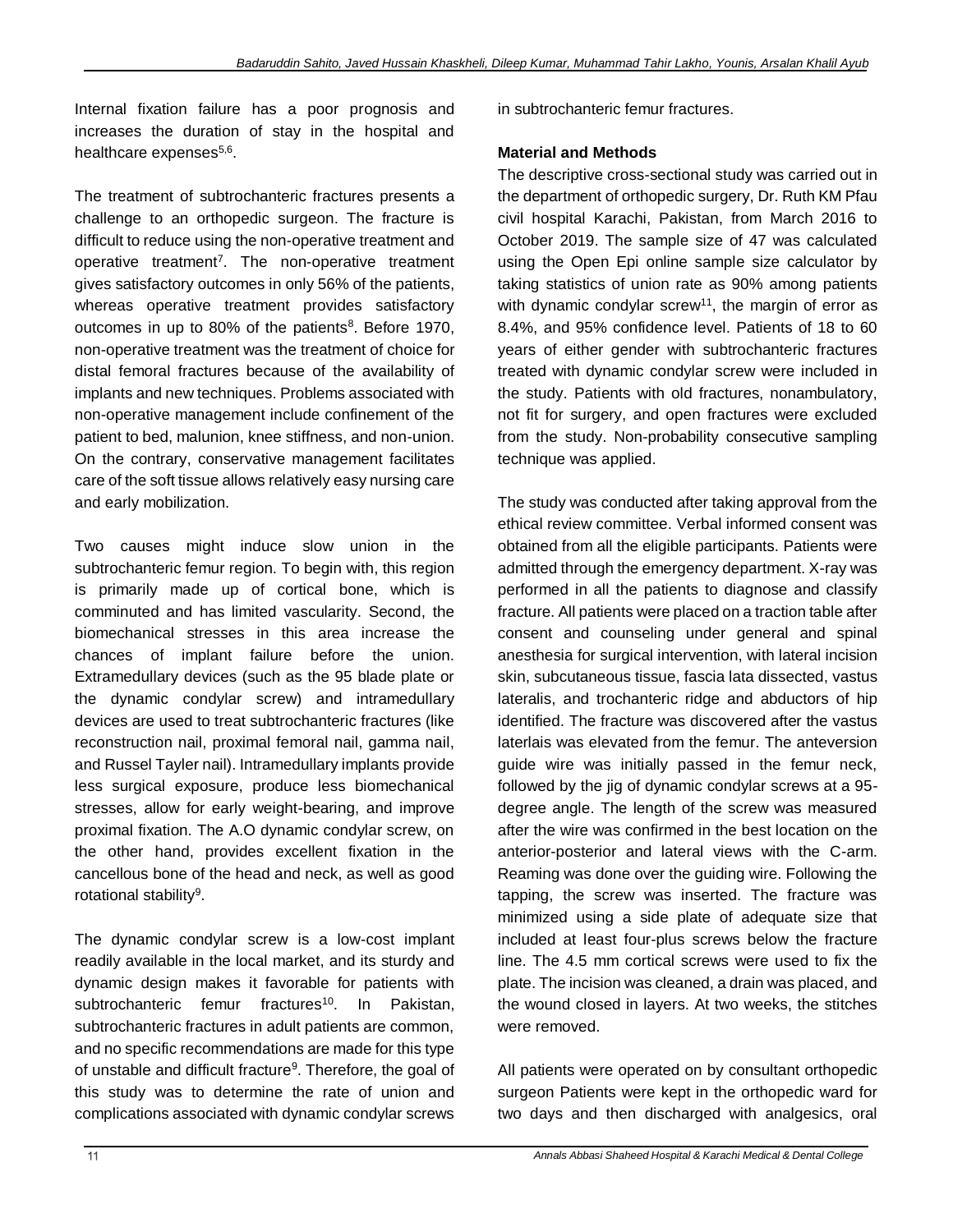antibiotics, and calcium supplements. Patients were followed monthly for at least a year after surgery at 2<sup>nd</sup>,  $6<sup>th</sup>$ , 12<sup>th</sup>, 16<sup>th</sup>, 20<sup>th</sup>, and 30<sup>th</sup> weeks in the out-patient department. At each visit, an x-ray was obtained, and the fracture was evaluated. Infection, union, and fixation failure were observed in all patients. On a pre-designed proforma, data on age, gender, mechanism of injury, side of fracture, kind of subtrochanteric fracture, and outcomes were noted by the researcher himself.

Data was entered and analyzed using a statistical package for social sciences (SPSS) version 23.0. Mean and SD was reported for a numeric variable like age. Frequency and percentage were reported for categorical data like gender, mode of injury, fracture site, type of subtrochanteric femur fracture, functional outcome, and complications. Chi-square/Fischer exact was used to assess the association between outcomes and age, gender and type of fracture. A p-value≤0.05 was taken as statistically significant.

#### **Results**

Total 47 patients with subtrochanteric fractures were included in the analysis. The mean age was estimated as  $37.53 \pm 12.31$  years ranging from 18 to 60 years. Most of the patients were males (n=35, 74.5%) and 12 were females (25.5%). The majority of the injuries (n=41, 87.2%) were due to road traffic accidents (RTA) and six injuries were due to falls (12.7%). About 27 patients had a fracture on the right side (57.4%), and 20 had a fracture on the left side (42.6%), respectively.

About 23.4% had subtrochanteric fracture type 6 followed by Subtrochanteric fracture type 2 (17%), subtrochanteric fracture type 4, and 5 (12.8%), respectively (Figure 1). In all cases, dynamic condylar screw (DCS) fixation was performed. Out of 47 cases, 3 lost to follow (LFU), 33 patients showed excellent outcomes, 6 cases had a good outcome, 3 cases had fair outcomes, and 2 cases had poor functional outcomes (Figure 2). During the follow-up, 42 (100%) cases showed union, 3 LFU (7.1%), 1 died (2.4%), and 1 patient (2.4%) had implant break, respectively. About 2 patients had an infection in post-operative duration because of fracture.

In the age group less than and equal to 40 years, 26 cases showed union, 1 patient lost to follow-up, and 1 implant break, respectively. In the age group older than 40 years, 16 cases showed union, 2 patients lost to follow-up, and 1 patient died, respectively. There was no case of non-union in both age groups. Among males, 32 cases were of union, 1 patient lost to follow-up, 1 patient died, 1 lost to follow-up, and 1 implant break, respectively. Among females, 10 cases were of union, 2 patients lost to follow-up, 1 patient died, and 1 implant break, respectively. In patients with the right side of the fracture, 23 patients showed union, 2 lost to follow-up, 1 died, and 1 implant broke, respectively. In patients with the left side of the fracture, 19 patients showed union, 1 patient lost to follow-up, no patient died, and no implant break. There was no statistically significant difference observed between outcomes concerning age, gender, and fracture site (p>0.05) (Table 1).



**Figure 1:** Distribution of subtrochanteric fractures.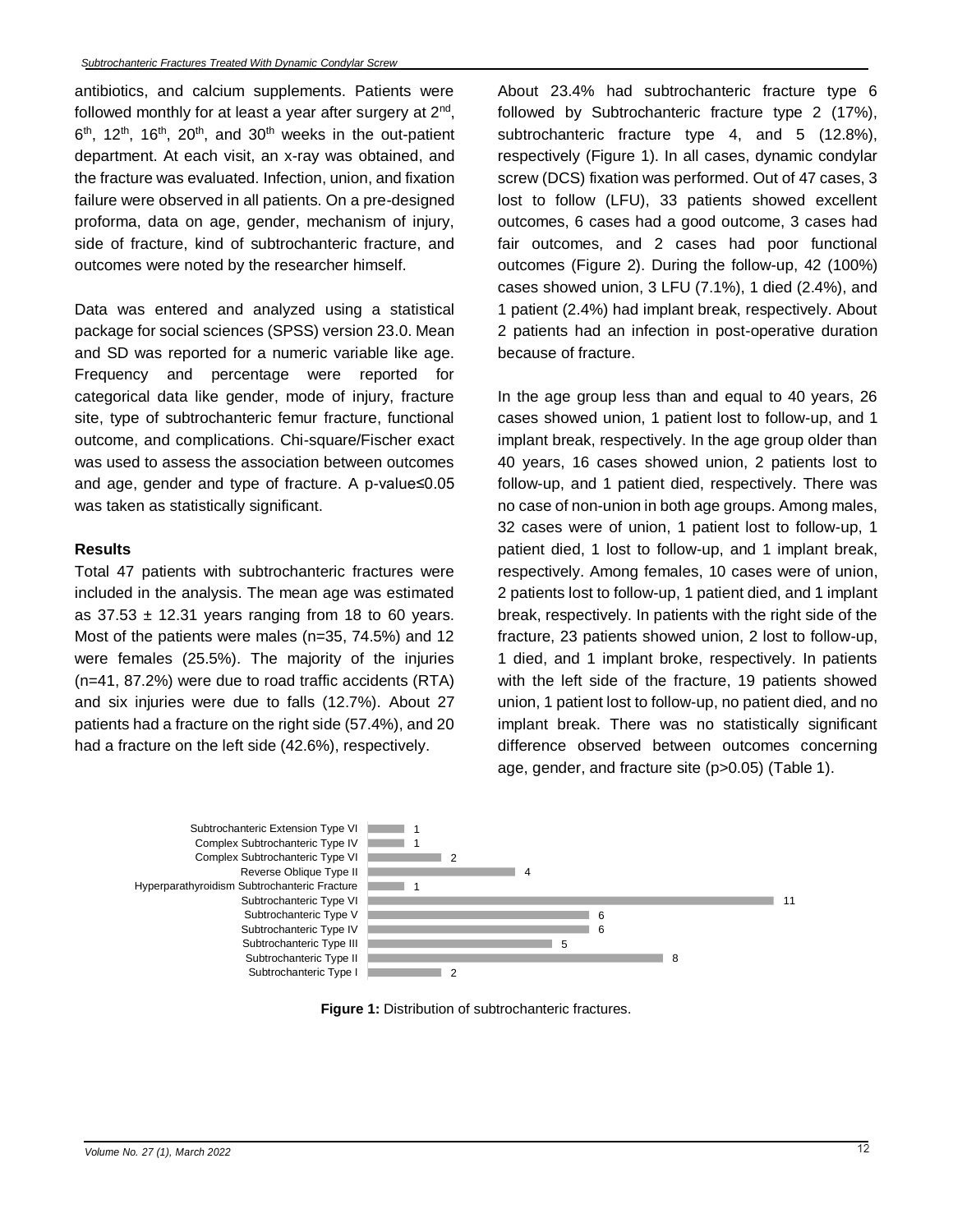

**Figure 2:** Functional outcomes of dynamic condylar screw.

| Table 1: Stratification of outcomes concerning age groups, |  |  |  |  |  |  |
|------------------------------------------------------------|--|--|--|--|--|--|
| gender, and side of the fracture.                          |  |  |  |  |  |  |

|           |               | Outcomes |                          |             |                         |         |
|-----------|---------------|----------|--------------------------|-------------|-------------------------|---------|
| Variables |               | United   | Lost to<br>Follow-<br>Up | <b>Died</b> | Implant<br><b>Break</b> | P-value |
| Age       | $\leq 40$ yr. | 26       |                          | 0           |                         | 0.519   |
| Group     | $> 40$ yr.    | 16       | 2                        |             | 0                       |         |
| Gender    | Male          | 32       | 1                        |             |                         | 0.543   |
|           | Female        | 10       | $\overline{2}$           | 0           | 0                       |         |
| Site      | Right         | 23       | $\overline{2}$           |             |                         | 0.999   |
|           | Left          | 19       |                          | 0           | O                       |         |



R=Right



#### **Discussion**

There has been no consensus on the optimal implant for treating subtrochanteric fractures up to this point, and several implants have been utilized with good functional and radiological results<sup>12</sup>. Due to tension, compression, and torsional pressures, as well as decreased vascularity in the subtrochanteric area, orthopedic surgeons have struggled with non-union and malunion<sup>13,14</sup>. In addition, blood loss in these fractures is larger than in intertrochanteric or neck femur fractures<sup>13,14</sup>.

Following subtrochanteric fractures, poor functional outcomes and implant failure are relatively common<sup>15,16</sup>. As a result, a dynamic condylar screw is more convenient to use than a condylar blade plate. It enables the fractured extremities' proper transitional and axial alignment without causing comminuted fracture fragments to lose their vascularity<sup>13,15,16</sup>. Hence, we have evaluated the outcomes of the dynamic condylar screw in patients with subtrochanteric fractures.

Most of the patients with subtrochanteric fractures had a satisfactory functional outcome of the dynamic condylar screw. We observed nearly 75 % of patients showed excellent functional outcomes, and 14% showed good results. A study conducted by Rohilla et al. treated 43 patients with comminuted subtrochanteric fracture patients using indirect reduction and mini-incision dynamic condylar screw fixation. They found favorable results in most of the patients, i.e., 12 patients had an excellent outcome, and 31 patients had a good functional outcome. Furthermore, no cases of avascular necrosis and deep infection of the femoral head<sup>17</sup>. A study at Sohag University showed that dynamic condylar screw plate is a beveled implant with 23 (96%) patient fracture united and one implant failure<sup>18</sup>. Vijay et al. conducted a comparative study of dynamic hip screw fixation and dynamic condylar screw for hip fracture. They found a statistically insignificant difference in functional outcome between both techniques<sup>19</sup>. Results of the meta-analysis by Kuzyk et al. revealed that intramedullary implants decrease the operative time and the failure rate of the implant compared to extramedullary implants<sup>13</sup>. Vashisht D et al. conducted a randomized trial in which they compared 95º angle blade plate fixation (n=15) and dynamic condylar screw fixation (n=15) for the treatment of subtrochanteric fractures. They observed that radiological union was achieved in 14 patients treated with dynamic condylar screw fixation between 12-16 weeks and 13 patients treated with 95º angle blade plate fixation between 14- 18 weeks. Few patients needed bone grafting to avoid implant failure.

Furthermore, the proportion of satisfactory functional outcomes was significantly higher in dynamic condylar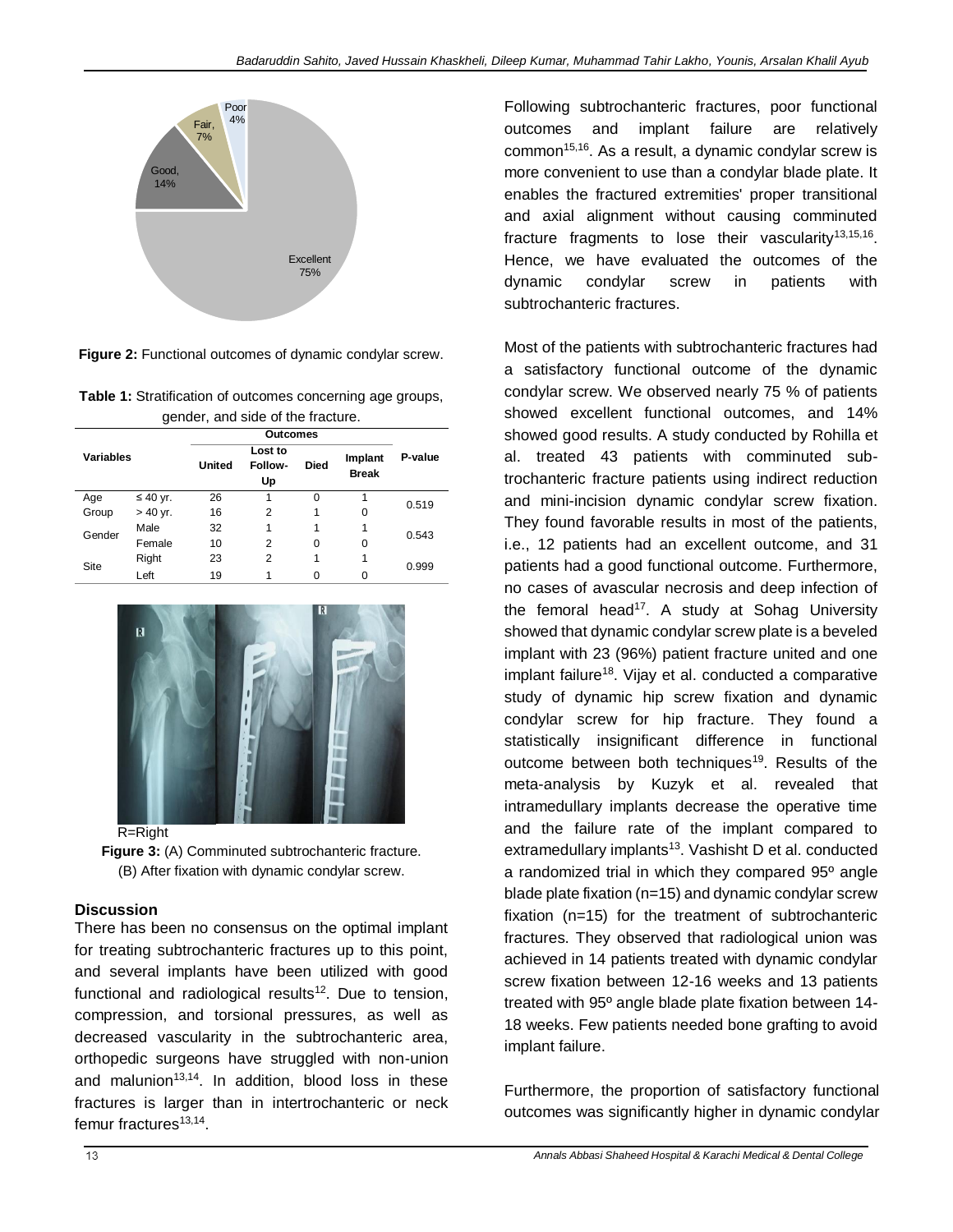screw fixation as compared to 95<sup>°</sup> angle blade plate fixation (93.33% vs. 66.66%)<sup>20</sup>. However, in the current study, we have not used bone graft in acute cases of subtrochanteric fracture. The overall prognostic factors of subtrochanteric fracture rely on the fracture type, location, and physical condition of the patient: the more co-morbidities and communication, the more morbidity of the patient<sup>13</sup>.

Kahle et al. treated 19 subtrochanteric fractures with dynamic condylar screw and cancellous bone graft with encouraging results<sup>21</sup>. In the study by Kim et al., 31 comminuted fractures reduced indirectly by preserving the biology of fracture, resulting in 28 unions and three implant failure<sup>22</sup>. Compared to this study, we also followed the principle of preserving the fracture biology by bridging the fracture that ultimately unites the fracture. Ashraf et al., published a review on subtrochanteric fracture mentioned high failure rate with dynamic condylar screw and varus collapse, especially in comminuted and medial wall bone deficient fractures<sup>23</sup>. Our study contradicts the previous study, as we have an excellent outcome in most cases. Another study conducted at LUMHS revealed 93.5% fractures united with a dynamic condylar screw. Implant failure was found in 6.3% of the patients, 5% developed an infection, and 6.3% developed varus deformity. However, they achieved good to excellent functional outcomes in 81% of the cases $^{24}$ .

Vaidya et al., in their study, found 28 young patients of age 20 to 40 years with subtrochanteric femoral fractures treated with dynamic condylar screw had 100% union within 4.9 months<sup>25</sup>. However, in the current study, age does not impact the union rate. In the current study, 31 sliding submuscular plating technique was used to preserve the fracture hematoma and maintain the fracture biology. We found all fractures fixed with dynamic condylar screw were united (100%). In 23 cases, we have not used this technique of MIPO or submuscular plating. The dynamic condylar screw is used in subtrochanteric pathological fractures with bone cement where needed. About 50% of implants failed, 8 plate breaks, and 2 screws cut out. So, the dynamic condylar screw should be used judiciously in pathological fractures. We also used cement in pathological fracture secondary to hyperparathyroidism, which also showed

excellent results.

A few limitations of our study were that it has a small sample and is based in a single center. We did not compare the functional outcome of other intramedullary and extramedullary implants. In the future, more comparative studies should be conducted, including a larger number of patients and hospitals, to increase the generalizability of findings.

## **Conclusion**

Subtrochanteric fractures are difficult to operate, especially in our society, where extensive trauma has become more frequent. Dynamic condylar screws showed overall acceptable results. It is simple, locally made, easily available, and cheap, with the almost same result as other implants around proximal femur fracture.

## **Conflict of Interest**

Authors have no conflict of interest and no grant/funding from any organization.

## **References**

- 1. Zheng N, Tang N, Qin L. Atypical femoral fractures and current management. J Orthop Translat. 2016;7:7-22.
- 2. Medda S, Reeves RA, Pilson H. Subtrochanteric femur fractures. 2021
- 3. Emmerson BR, Varacallo M, Inman D. Hip Fracture Overview. StatPearls [Internet]. 2021.
- 4. Garala K, Ramoutar D, Li J, Syed F, Arastu M, Ward J, et al. Distal femoral fractures: A comparison between single lateral plate fixation and a combined femoral nail and plate fixation. Injury. 2021.
- 5. Mahmood SH, Ali Z, Mustafa MI. Frequency of union in cases of subtrochanteric femoral fractures treated by fixation with dynamic condylar screw system. Pakistan J Med Heal Sci. 2017;11(1):482-485.
- 6. Razaq MN, Muhammad T, Ahmed A, Adeel M, Ahmad S, Ahmad S, et al. Outcomes of distal femur fracture treated with dynamic condylar screw. J Ayub Med Coll Abbottabad. 2016;28(2):259-261.
- 7. Cass J, Sems SA. Operative versus nonoperative management of distal femur fracture in myelopathic, nonambulatory patients. Orthopedics (Online). 2008;31(11):1091.
- 8. Naseem, M., Kanwal, R., Moton, R., Munshi, N., & Samreen, S. Assessing the functional outcome after fixation of distal femoral fractures with DF-LCP: A prospective study. International Journal of Endorsing Health Science Research (IJEHSR), 2021;9(4), 443-